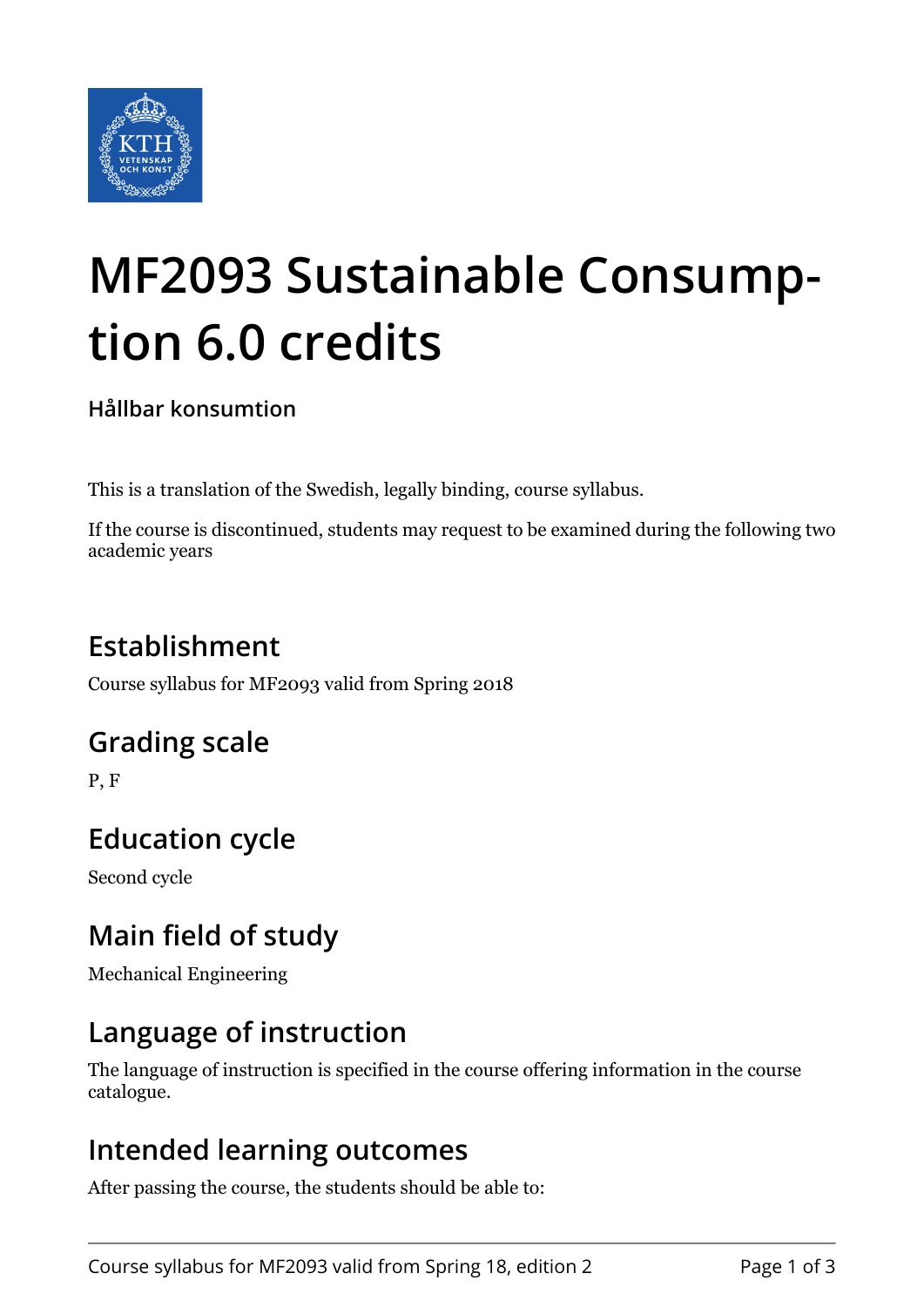- understand how consumption is connected to ecological, social and economic sustainability.

- understand which consumption categories that have largest environmental impact and why, as well as how the consumption is connected to values, lifestyle and income.

- describe how the consumption looks in a global perspective, how it is changed, and forecasts for the future.

- state the connection between design and consumption and how design methodology can be used to achieve a more sustainable consumption.

- understand and reflect on your own footprint and create a strategy for how it can be reduced with an energy descent plan.

- know and use different methods to influence, change and plan for a more sustainable consumption.

#### **Course contents**

## **Disposition**

The course is an e-learning course consisting of lectures online, with exercises and written assignments.

Supervision via Skype or e-mail.

Some exercises are carried out in groups of three students either via Skype or if possible, at meetings.

## **Specific prerequisites**

Bachelor Degree.

#### **Course literature**

Current research articles and reports.

#### **Examination**

- INL1 Hand in Exercise, 3.0 credits, grading scale: P, F
- SEM1 Seminar, 3.0 credits, grading scale: P, F

Based on recommendation from KTH's coordinator for disabilities, the examiner will decide how to adapt an examination for students with documented disability.